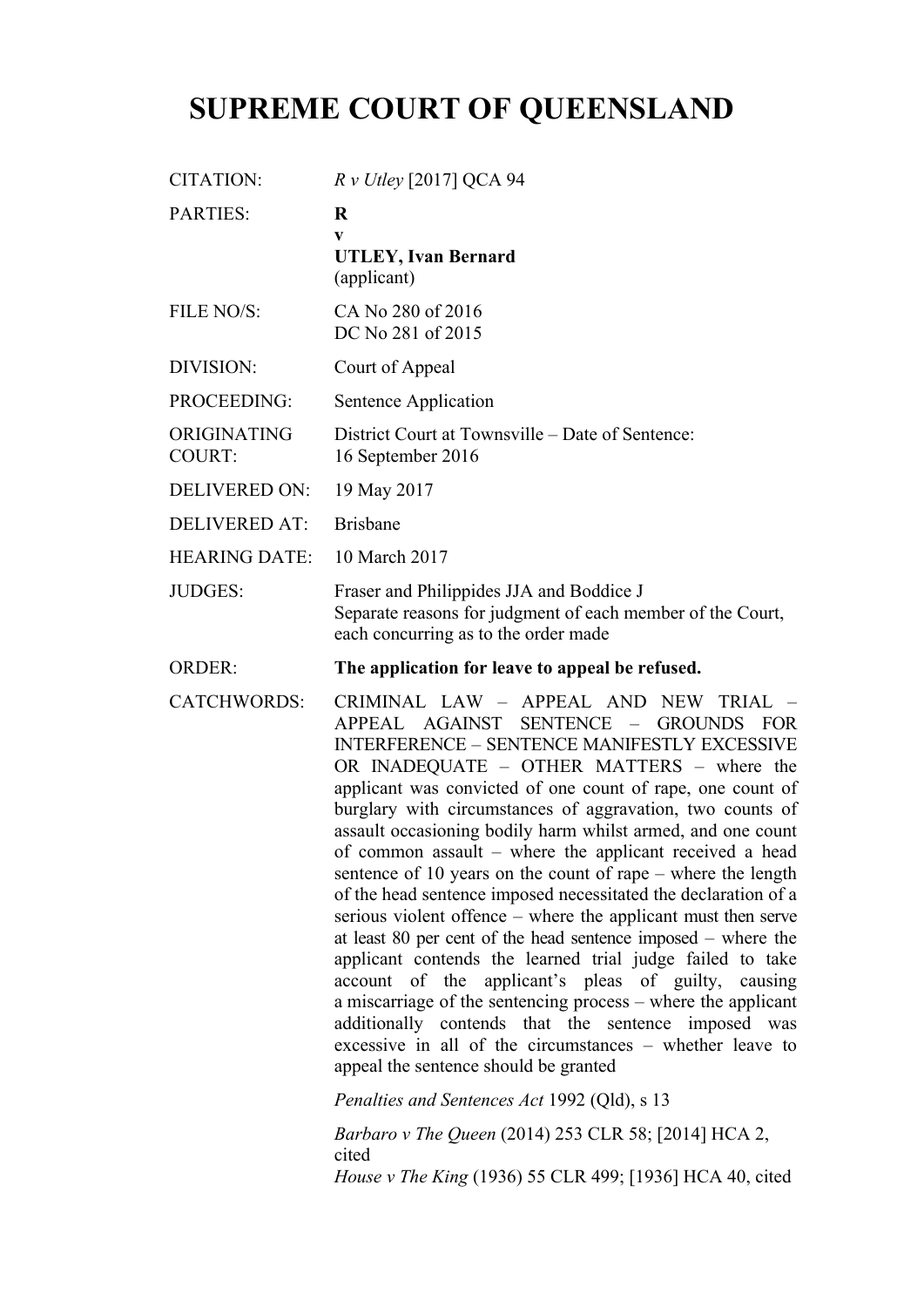|                    | $R \nu \cosh$ [2016] QCA 333, considered<br>R v Mallie [2000] QCA 188, considered<br>R v Newman (2007) 172 A Crim R 171; [2007] QCA 198,<br>considered<br>$R v$ Safi [2015] QCA 13, applied<br>R v Richards [2008] QCA 211, considered<br>$R v Rix$ [2014] QCA 278, considered |
|--------------------|--------------------------------------------------------------------------------------------------------------------------------------------------------------------------------------------------------------------------------------------------------------------------------|
| <b>COUNSEL:</b>    | M J Copley QC for the applicant<br>V A Loury QC for the respondent                                                                                                                                                                                                             |
| <b>SOLICITORS:</b> | Arthur Browne and Associates for the applicant<br>Director of Public Prosecutions (Queensland) for the<br>respondent                                                                                                                                                           |

- [1] **FRASER JA:** I agree with the reasons for judgment of Boddice J and the order proposed by his Honour.
- [2] **PHILIPPIDES JA:** I have had the advantage of reading the reasons for judgment of Boddice J. I agree with those reasons and the order proposed.
- [3] **BODDICE J:** On 16 September 2016, the applicant pleaded guilty to one count of rape, one count of burglary with circumstances of aggravation, two counts of assault occasioning bodily harm whilst armed and one count of common assault. He was sentenced to an effective head sentence of 10 years imprisonment. As a consequence, there was automatically a declaration the applicant had been convicted of a serious violent offence, necessitating he serve 80 per cent of that head sentence.
- [4] The applicant seeks leave to appeal that sentence. Two grounds are relied upon by the applicant. First, the sentencing judge failed to appropriately recognise the pleas of guilty causing a miscarriage of the sentencing process. Second, the sentence imposed was manifestly excessive in all the circumstances.

#### **Background**

- [5] The applicant was born on 1 December 1971. He is indigenous and has no prior criminal history. The applicant was aged 42 years at the time of commission of the offences of 6 February 2014. He was aged 44 years at sentence.
- [6] The offences, whilst committed on the same day, arose out of two separate incidents involving two separate female complainants. Each complainant was in a different house. In respect of the first complainant, the applicant pleaded guilty to one count of unlawful assault. The remaining counts were committed against the second complainant.

#### **Offences**

[7] On the afternoon of 5 February 2014, the applicant had been drinking alcohol at his local hotel with a male friend. He had also consumed some Valium. They were joined around midnight by the friend's partner, who was the first complainant. The applicant then travelled to the friend's house where he consumed alcohol for a further period of time. That consumption included the drinking of spirits.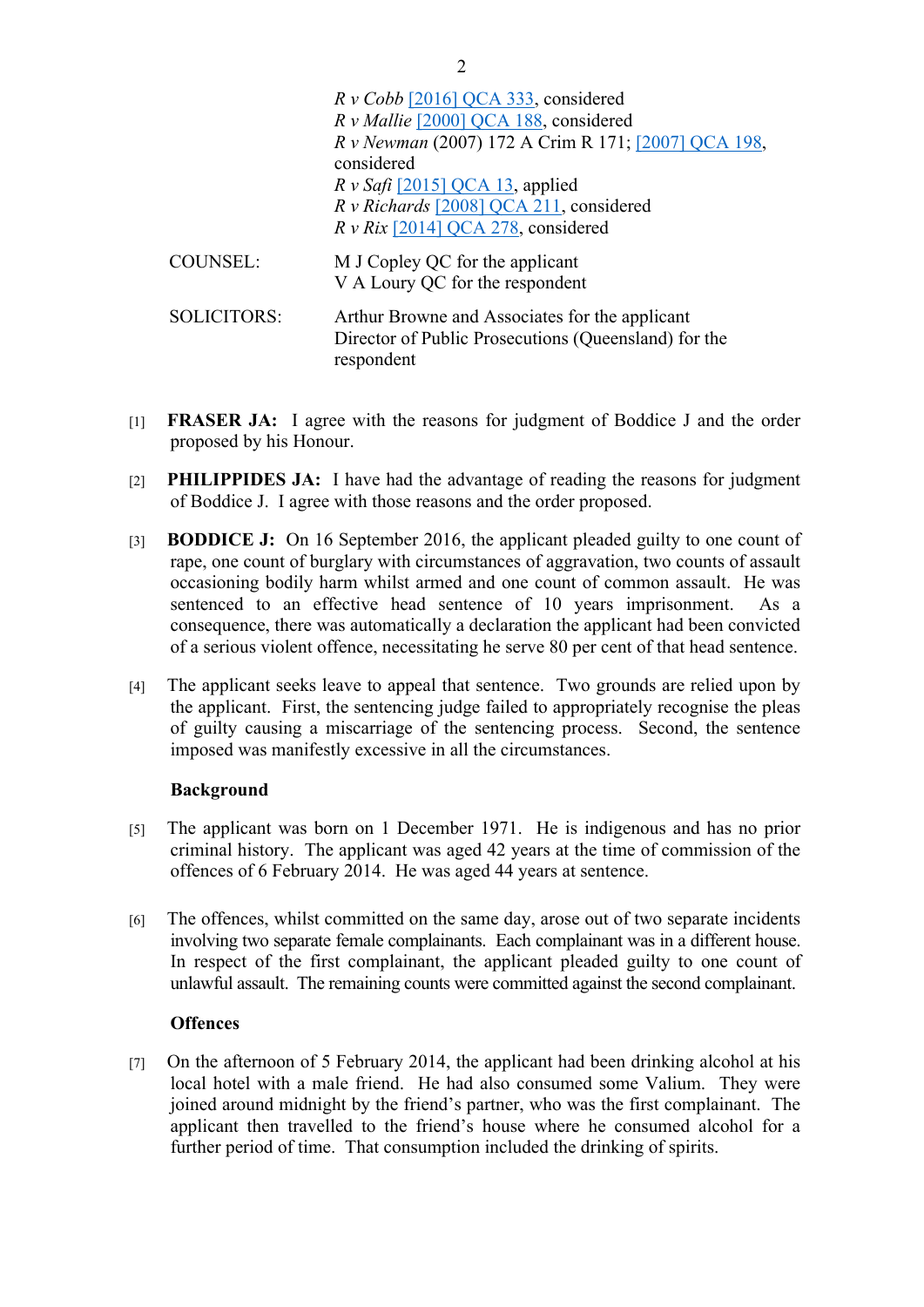- [8] Some time in the early hours of the following morning the applicant's friend and the first complainant left his friend's house. The first complainant later returned to the house. The applicant remained at the house throughout this time. He fell asleep. At some point he awoke. The applicant said he had a hypodermic needle and syringe in his arm. He felt irrational and left the house. He returned to the house and assaulted the first complainant. The applicant held her on the floor and choked her. The first complainant was able to successfully resist his attack and flee the scene.
- [9] The applicant then left that house and walked further down the road to another house. The second complainant was in that house. The applicant entered the second complainant's house through an unlocked door. He was armed with a broken vodka bottle. Prior to entering that house, the applicant had shaken the doors of two other houses.
- [10] The applicant used the vodka bottle to strike the complainant, causing a 1.5 cm laceration to the bottom of her nose. The applicant then forced the second complainant into the bedroom. He tried unsuccessfully to penetrate her vaginally. The complainant, fearing she was going to die, assisted the applicant to achieve entry of his penis into her anus. The applicant did not use a condom. Throughout that act, the applicant held the vodka bottle to the complainant. As a consequence, she sustained a number of lacerations, including a 4 cm laceration to her shoulder blade requiring six sutures.
- [11] The second complainant was able to escape and ran naked into the street. The applicant remained in the house. Police subsequently arrived at the scene. His behaviour with police was described as irrational and completely out of character. Police described him as going in and out of consciousness. Other witnesses described him as screaming out in a strange way.

#### **Sentencing remarks**

- [12] The sentencing judge observed that the offences to which the applicant had pleaded guilty were very serious. The most serious, rape, involved entering a dwelling whilst armed with a bottle which he used to menace the female complainant before an act of anal rape. The sentencing judge observed that the circumstances would have been a very frightening experience for the female complainant.
- [13] The sentencing judge noted that the applicant was significantly intoxicated on the night in question which may have explained his behaviour, although it did not justify it. The sentencing judge also noted that the applicant had no prior convictions and that his conduct was out of character. The sentencing judge accepted it was bizarre behaviour but said it was nevertheless serious behaviour. The sentencing judge observed that whilst the applicant had pleaded guilty the case against him was an overwhelming case.
- [14] After taking into account the full circumstances of the offending, as set out in the Schedule of Facts, and weighing up all of those matters and having regard to the authorities, the sentencing judge sentenced the applicant to 12 months imprisonment on the count of common assault, three years imprisonment in respect of each of the offences of burglary and aggravated assault occasioning bodily harm and 10 years imprisonment in respect of the count of rape. All sentences were to be served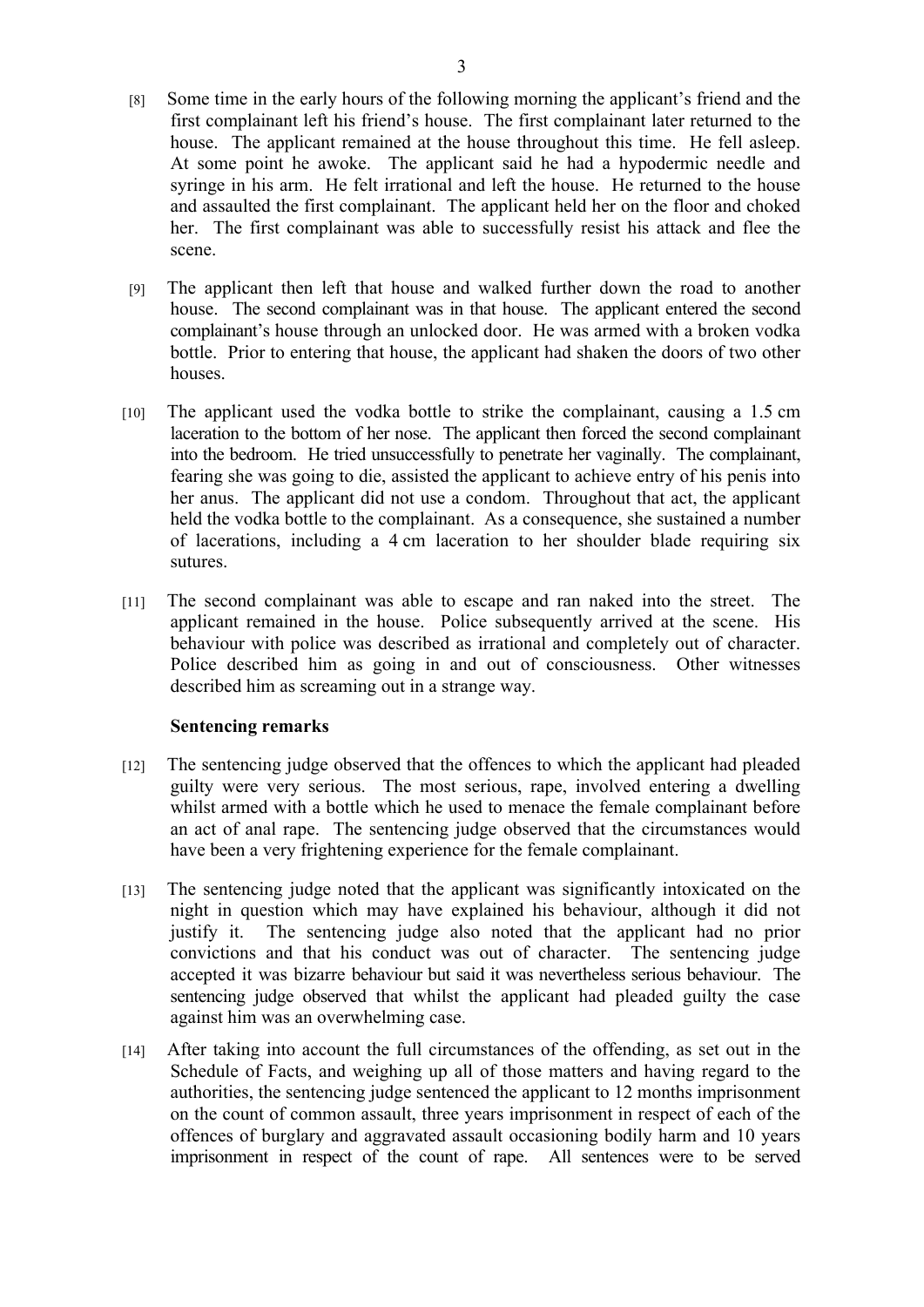concurrently. It was declared that 953 days served in pre-sentence custody be time served for those sentences.

#### **Applicant's submissions**

- [15] The applicant submits that whilst the sentencing judge expressly noted the applicant had pleaded guilty, the sentencing judge did not comply with the obligation imposed in ss 13(3) of the *Penalties and Sentences Act* 1992 ("the Act") by stating that the guilty pleas had been taken into account in determining the sentences. Further, the references to the applicant's pleas of guilty occurred in the context of observations that the offences were serious and the pleas had been entered in an overwhelming case. Those remarks supported a conclusion the sentencing judge had given insufficient recognition to the significance of the pleas of guilty.
- [16] The applicant submits the pleas of guilty were significant for two reasons. First, they saved both female complainants from the ordeal of having to testify, which was particularly significant in relation to the second complainant who would have had to have given evidence in respect of the offence of rape. Second, the pleas of guilty demonstrated remorse for his actions, which were completely out of character for the applicant. The sentencing judge made no reference to the beneficial effect of the pleas or to the remorse shown by those pleas. Had those matters been considered, the pleas of guilty would have been properly recognised by warranting a less severe sentence for the offence of rape.
- [17] The applicant further submits that the sentence of 10 years imprisonment for rape was manifestly excessive. Whilst the authorities supported the imposition of longer sentences of imprisonment for offences of rape of a woman in her own home where serious violence was inflicted, such a sentence was manifestly too long in the case of the applicant, who had no prior convictions, who acted in a state of gross intoxication and whose offending did not involve the infliction of serious injury. A proper reflection of those circumstances and the pleas of guilty would have been a sentence of nine years imprisonment with no declaration of a serious violent offence. In that event, the applicant accepted there would no reason for an earlier parole eligibility date than as set by the legislation.

#### **Respondent's submissions**

- [18] The respondent accepts the sentencing judge did not specifically state, in according with s 13(3) of the Act, that the pleas of guilty had been specifically taken into account on sentence. However, the sentencing remarks clearly established the pleas of guilty were taken into account. Further, they were given appropriate recognition. Whilst the pleas of guilty saved both female complainants the trauma of having to give evidence, they were entered late and after the matter had been listed for trial. The lateness suggested they were not pleas indicative of genuine remorse, rather than a reflection of the overwhelming nature of the Crown case.
- [19] The respondent submits that when consideration is given to the relevant authorities, the sentence imposed by the sentencing judge indicated the pleas of guilty had been properly taken into account. Section 13(1)(b) of the Act expressly preserves a sentencing judge's discretion to not reduce a sentence on account of a guilty plea. A relevant consideration in the exercise of that discretion is the time at which the offender entered the plea and indicated an intention to do so.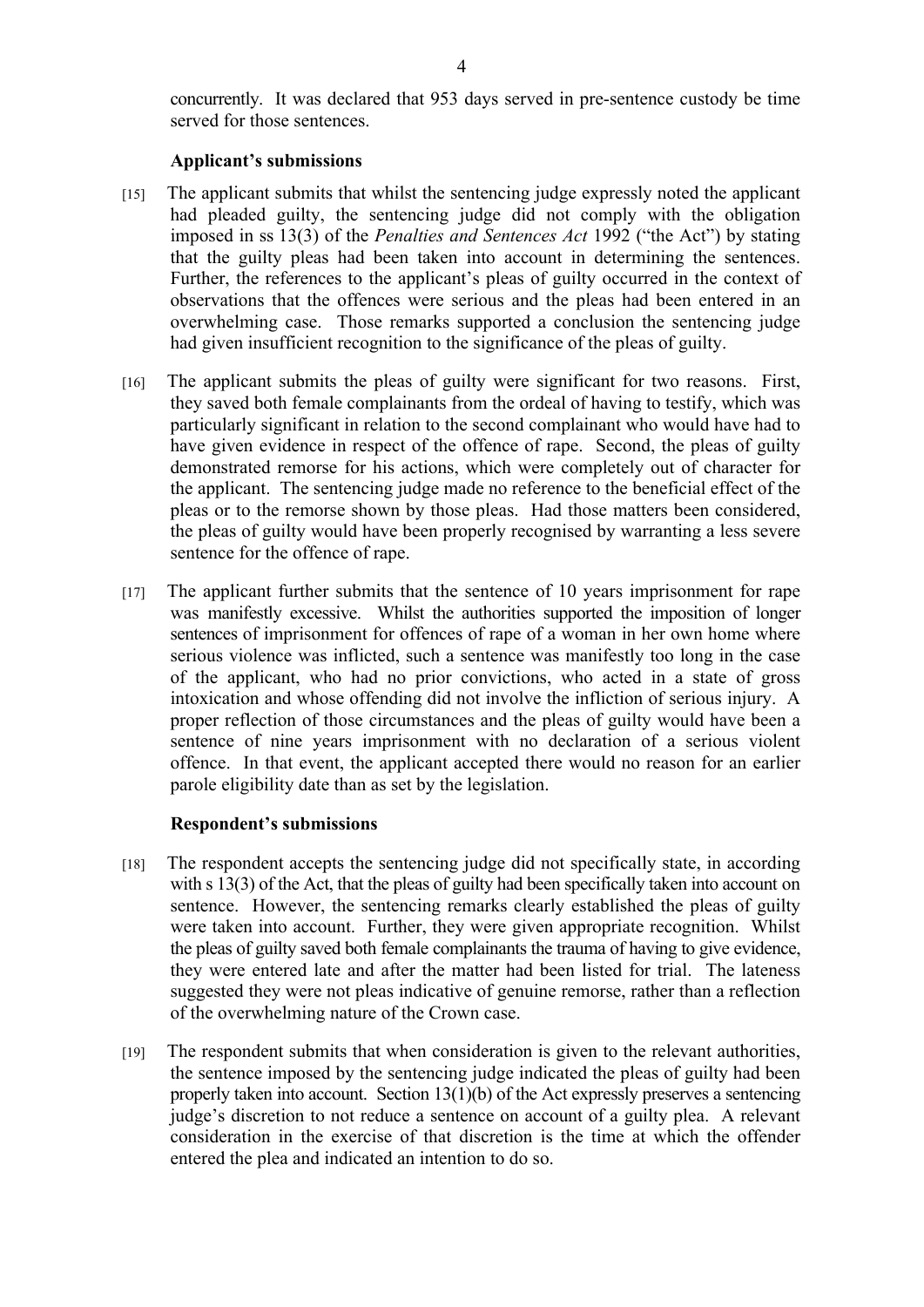- physical violence inflicted upon the complainant. The applicant had inflicted significant violence. He had been armed with a weapon which he used to cut the face of the complainant and subsequently to menace her during the act of rape. The applicant threatened to "slit her throat". The complainant sustained a 4 cm incision on her left shoulder blade and a smaller incision nearby. Both incisions required sutures. The complainant also sustained other injuries and multiple abrasions.
- [21] The offences themselves also occurred over a protracted period of time, in circumstances where the applicant had broken into a dwelling with the intent to rape the female complainant. The female complainant suffered the further indignity of running naked in the street before seeking help from neighbouring residences. The rape had also occurred against the background of an earlier assault on a separate female complainant in another residence. The fact the applicant chose to arm himself with a weapon in the case of the second complainant demonstrated an escalation in the degree of violence.

## **Discussion**

## Guilty plea

- [22] Section 13(3) of the Act expressly requires a sentencing judge to state that a plea of guilty has been taken into account in determining a sentence. That requirement is an important obligation. However, a failure to comply with that obligation does not of itself justify interference with a sentence, if it is evident from the sentence that the guilty plea was in fact taken into account.<sup>1</sup>
- [23] In the present case, the sentencing judge twice stated that the applicant had pleaded guilty. Whilst there was not an express acknowledgement that as a consequence of those pleas of guilty the female complainants had been saved from the trauma of having to give evidence, there was no particular obligation on the sentencing judge to do so in the present case. That factor may be tempered, where, as here, the sentencing judge properly observed that the pleas of guilty were late and in the context of an overwhelming Crown case. The matter had been listed for trial. The female complainants had therefore faced the trauma of believing they were required to give evidence at a trial. The indication of a plea, late in that process, did not absolve the complainants of that trauma.
- [24] There was also no obligation on the sentencing judge to expressly refer to remorse. Whilst the applicant had no prior convictions and the conduct was out of character, the pleas of guilty had been entered late in the context of an overwhelming Crown case. It was open to the sentencing judge to therefore no place particular reliance upon the element of remorse.
- [25] In any event, the sentence imposed in respect of the offence of rape properly reflected the guilty plea. The applicant had entered a dwelling with the intention of raping the female complainant. He did so whilst armed with a broken bottle. He used that bottle to first cut the female complainant and then menace her into

<sup>&</sup>lt;sup>1</sup> *R v Safi* [2015] QCA 13 at [16].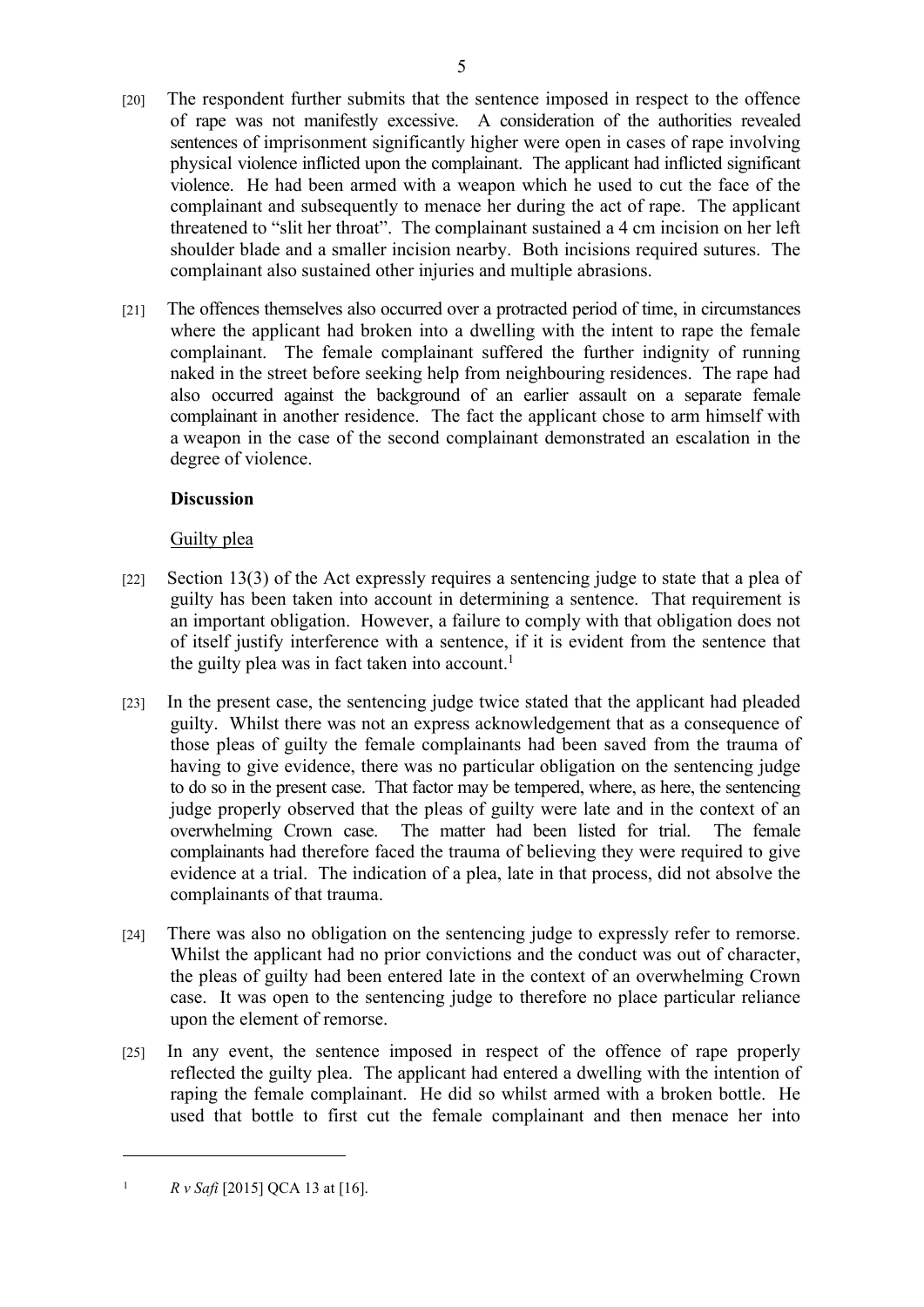compliance with his sexual demands. The female complainant suffered actual injuries which required sutures. The rape involved anal penetration without the use of a condom. The female complainant feared catching a disease.

- [26] A consideration of other relevant authorities supports the conclusion that the sentence of 10 years imprisonment imposed in the present case fell within a proper exercise of the discretion after giving due regard to the pleas of guilty. Indeed, the aggravating features would have supported the imposition of a higher period of imprisonment on the offence of rape than that imposed by the sentencing Judge in the exercise of his discretion.
- [27] In *R v Mallie<sup>2</sup>* a very young offender who committed rape and lesser associated offences including burglary whilst inflicting actual violence upon his female complainant was sentenced, on pleas of guilty, to 10 year imprisonment. Whilst that applicant had some minor criminal history he was sentenced on the basis the offending was out of character and his prospects of rehabilitation were relatively good. The violence inflicted in that case involved repeated punching and occasioned bruising, gross swelling and cuts to the eye and lip. Although the applicant did not inflict that level of physical violence, he was armed with a weapon. In that respect, his level of criminality was broadly similar.
- [28] In *R v Newman*<sup>3</sup> a 17 year old offender who pleaded guilty to offences of rape, grievous bodily harm, robbery with violence, burglary and depravation of liberty was sentenced to an effective head sentence of 13 year imprisonment for rape. An application for leave to appeal against that sentence was dismissed. That offence involved a 60 year old female complainant who was known to the offender. The offences occurred after the consumption of drugs and were committed in the victim's home. The rape was occasioned by actual physical violence including punching the complainant. The complainant received a broken lower jaw and rib as well as bruising to various parts of her body. The complainant suffered significant ongoing psychological problems as a consequence of those injuries.
- [29] Whilst Newman was sentenced on the basis he had shown no remorse, and had engaged in gratuitous violence, he had worn a condom and had pleaded guilty at the earliest opportunity. He was also very youthful and had no previous criminal convictions. Those differences support a conclusion that the sentence imposed on the applicant for the offence of rape, which was significantly shorter, was a sentence which properly reflected the applicant's plea of guilty.
- [30] Whilst there are other authorities<sup>4</sup> in which sentences of less than 10 years have been imposed, albeit with a declaration that the offence of rape was a serious violent offence, those authorities are merely examples of the exercise of a sentencing discretion. *Rix* is particularly instructive. It involved a 26 year old drunk offender with some minor criminal history breaking into the unit of a 19 year old female complainant who was threatened and assaulted before being made to fellate the offender who then raped her, penetrating her vagina and anus. An initial 11 year head sentence was reduced to nine years with a serious violent offence declaration on appeal, on the basis the sentencing judge had erred in not taking into account that the offender at the time of the offence was suffering from an undiagnosed post-traumatic stress disorder and

<sup>2</sup> [2000] OCA 188.

<sup>3</sup>  $\frac{3}{4}$  [2007] QCA 198.

<sup>4</sup> *R v Richards* [2008] QCA 211; *R v Rix* [2014] QCA 278; *R v FAI* [2016] QCA 150.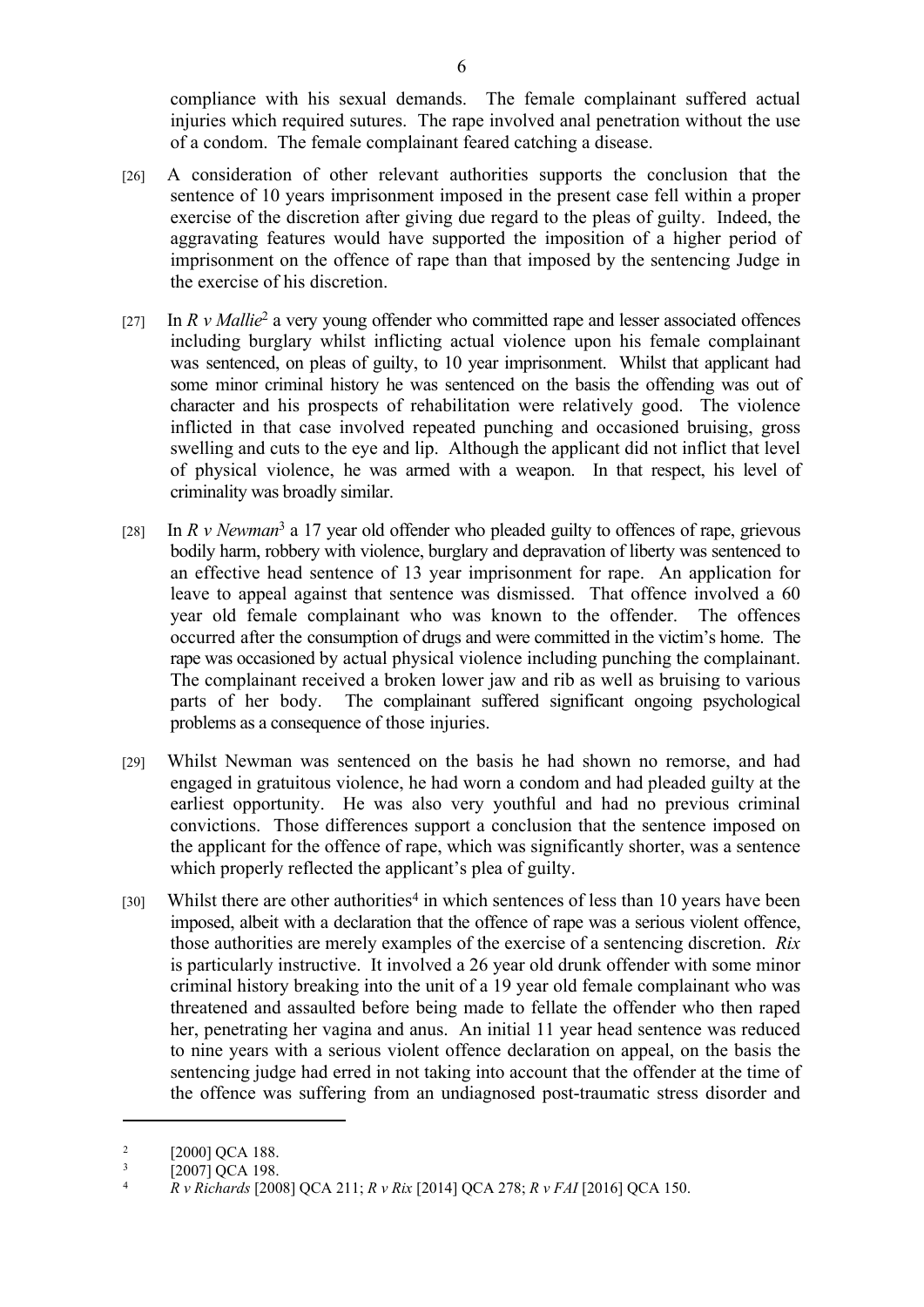his drunkenness that night was related to alcohol abuse causally linked to his disorder.

- [31] The existence of those authorities does not support a conclusion that the sentence imposed on the applicant for rape failed to take into account the pleas of guilty. As was observed by McMurdo JA (with whom the Chief Justice and Ann Lyons J agreed) in  $R \vee Cob^5$ , comparable sentences do not define the numerical limits of a sentence which can be imposed in any particular case. They also do not establish a range of sentences for the particular case in question.
- [32] The observations of the plurality in *Barbaro v The Queen*<sup>6</sup> remain apposite, notwithstanding recent amendments to s 15 of the *Penalties and Sentences Act* 1992:
	- "[27] The conclusion that a sentence passed at first instance should be set aside as manifestly excessive or manifestly inadequate says no more or less than that some 'substantial wrong has in fact occurred' in fixing that sentence. For the reasons which follow, the essentially *negative* proposition that a sentence is so wrong that there must have been some misapplication of principle in fixing it cannot safely be transformed into any *positive* statement of the upper and lower limits within which a sentence could properly have been imposed.
	- [28] Despite the frequency with which reference is made in reasons for judgment disposing of sentencing appeals to an 'available range' of sentences, stating the bounds of an 'available range' of sentences is apt to mislead. The conclusion that an error has (or has not) been made neither permits nor requires setting the bounds of the range of sentences within which the sentence should (or could) have fallen. If a sentence passed at first instance is set aside as manifestly excessive or manifestly inadequate, the sentencing discretion must be re-exercised and a different sentence fixed. Fixing that different sentence neither permits nor requires the re-sentencing court to determine the bounds of the range within which the sentence should fall."
- [33] Having regard to those principles the circumstances of the applicant's case do not permit a conclusion that the sentencing judge failed to take into account the applicant's pleas of guilty in the sentence imposed upon the applicant for the offence of rape.

#### Manifestly excessive

[34] The remaining ground of appeal is that the sentence imposed was manifestly excessive. That too relied upon an analysis of comparable authorities. However, the sentencing judge, in his albeit brief Reasons, clearly explained both the aggravating and mitigating circumstances. Importantly, the sentencing judge properly observed that the offence of rape was particularly serious notwithstanding the mitigating factors in the applicant's favour. Whilst it may have been open, in the

<sup>5</sup> [2016] OCA 333.

<sup>6</sup> (2014) 253 CLR 58, at 70-71 [27]-[28].